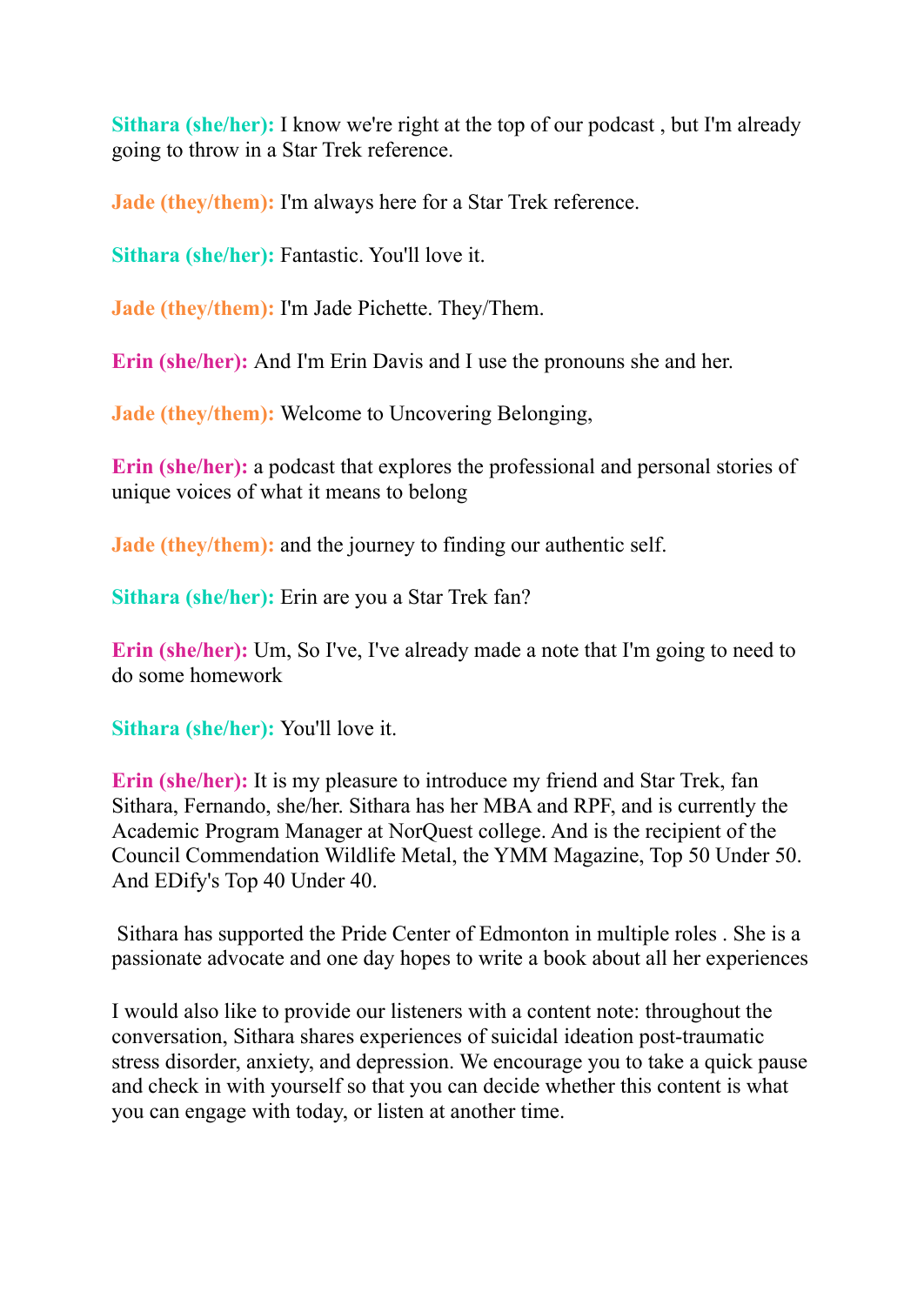**Sithara (she/her):** On Star Trek. There's a character named Worf. He's played by a Black actor, Michael Dorn, and he is part of the crew of the Enterprise, but he's a Klingon, and it's always interesting to see how that character interacts with the rest of the crew, cuz he's part of that crew, but he's also a little bit separated and I remember watching star Trek and sort of like understanding that.

**Jade (they/them):** I always found myself resonating with Data.

**Sithara (she/her):** Oh, yep.

**Jade (they/them):** And also this outsider part of, but not fully part of which now I understand is because I'm autistic, which is why I resonated so much because this Android is autistically coded in some ways.

**Sithara (she/her):** Jade, "A Measure of a Man," Season Two, I'm gonna get the episode number wrong, is one of like, probably my all time favorite episodes, which is all about Data.

**Jade** (they/them): I think it's really interesting how the characters we connect with, especially when we don't see ourselves represented in media, says a lot about a person.

**Sithara (she/her):** Absolutely.

**Jade** (they/them): So as a person who relates to Worf, I wanna know your personal story and how you got into the equity, diversity and inclusion space.

**Sithara (she/her):** The way I got into this work is this is my life.

I'm a person of color and a queer person, a lesbian, and my parents immigrated here in 1981 and settled in Edmonton. And when you are children of immigrants or sort of forging a new identity, that's not mainstream, you end up existing in this corridor. That is not, you know, I don't really have a place to go back home, quote unquote, but I also don't quite fit in where I am, which is really interesting because what ends up happening is you end up moving through your own personal identity in ways that for me were unhealthy or not super helpful for my life

**Jade (they/them):** mm-hmm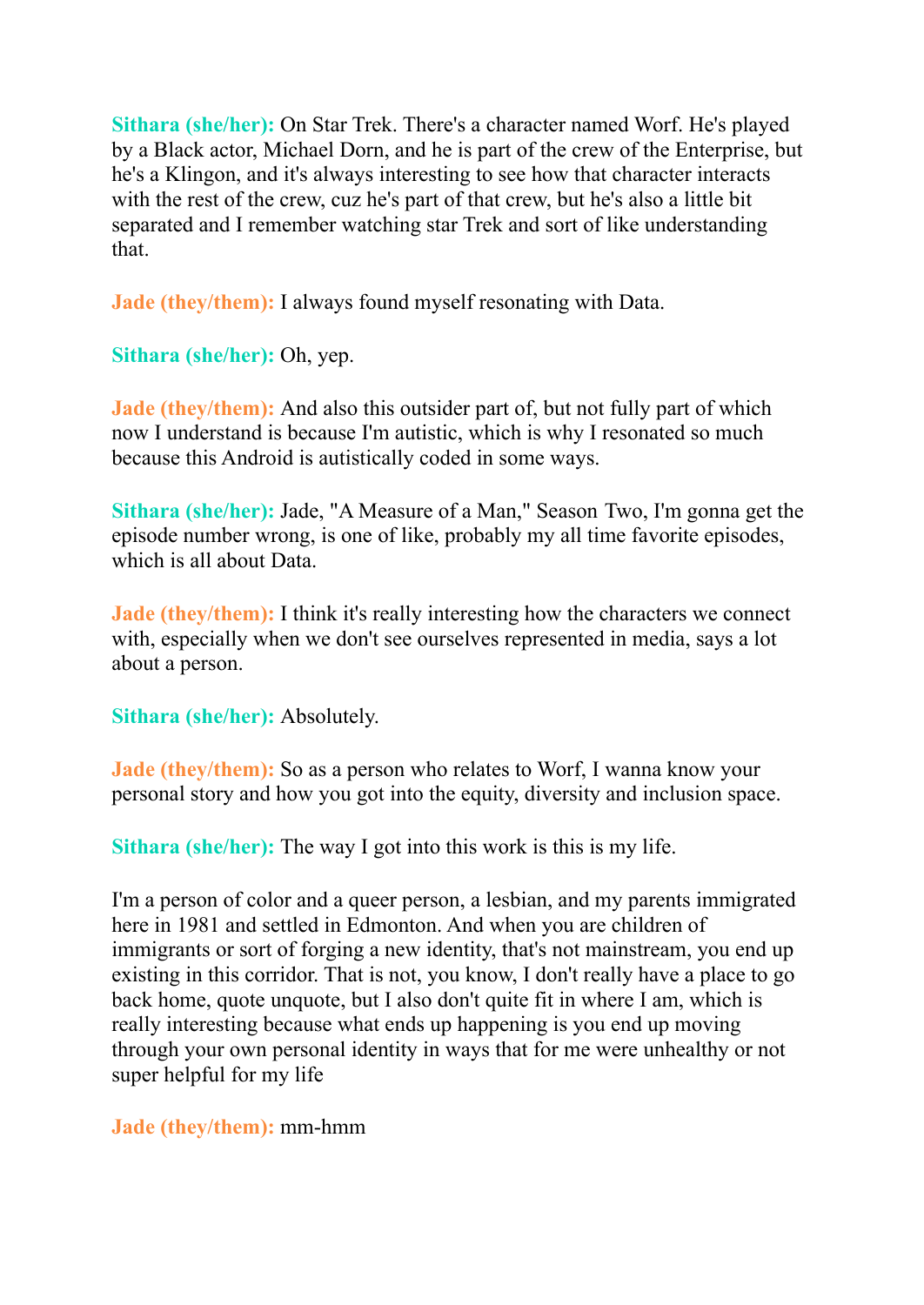**Sithara (she/her):** and I have struggled. I really, really struggled to come out of the closet. I really struggled with my identity. I really struggled, sort of adapting to the Caucasian culture around me, where I really didn't fit.

Didn't feel like I was a part of that. And in high school, my parents wanted us to go to a private school, which ended up being a Christian private school and the views. There were very, very much, I'm not gonna say, well, you know what? I am gonna say it, they're pretty extreme and it's pretty black and white in terms of who's going to heaven and who's going to hell and what happens and what doesn't.

From that place, I adopted this idea that if I pretend hard enough to be straight, if I push my own culture, my Sri Lankan culture aside, if I pretend hard enough to be all of these things that I'm supposed to be, I can, I can be those things. I can become a quote unquote, "normal person".

**Jade (they/them):** Mm.

**Sithara (she/her):** And so I basically took that internalized it and went through a lot of my university years into the early part of my professional life.

Being somebody that I absolutely wasn't.

**Erin (she/her):** Hmm.

**Sithara (she/her):** And thinking that if I get a degree and then if I get a nice car and if I buy a house and get the job and sort of tick off all of these boxes that eventually I would arrive at happiness and. It never happened. And the reason it never happened is because I never put myself in that equation.

**Erin (she/her):** Right.

**Sithara (she/her):** I put things, I put achievements, I put boxes that I needed to check off into that equation.

**Jade (they/them):** Mm-hmm

**Sithara (she/her):** And in 2016, so I was living in Fort McMurray and there was a wildfire. We all had to evacuate our town and huge thing on the news, all of those things. But I remember driving and I had come home from work.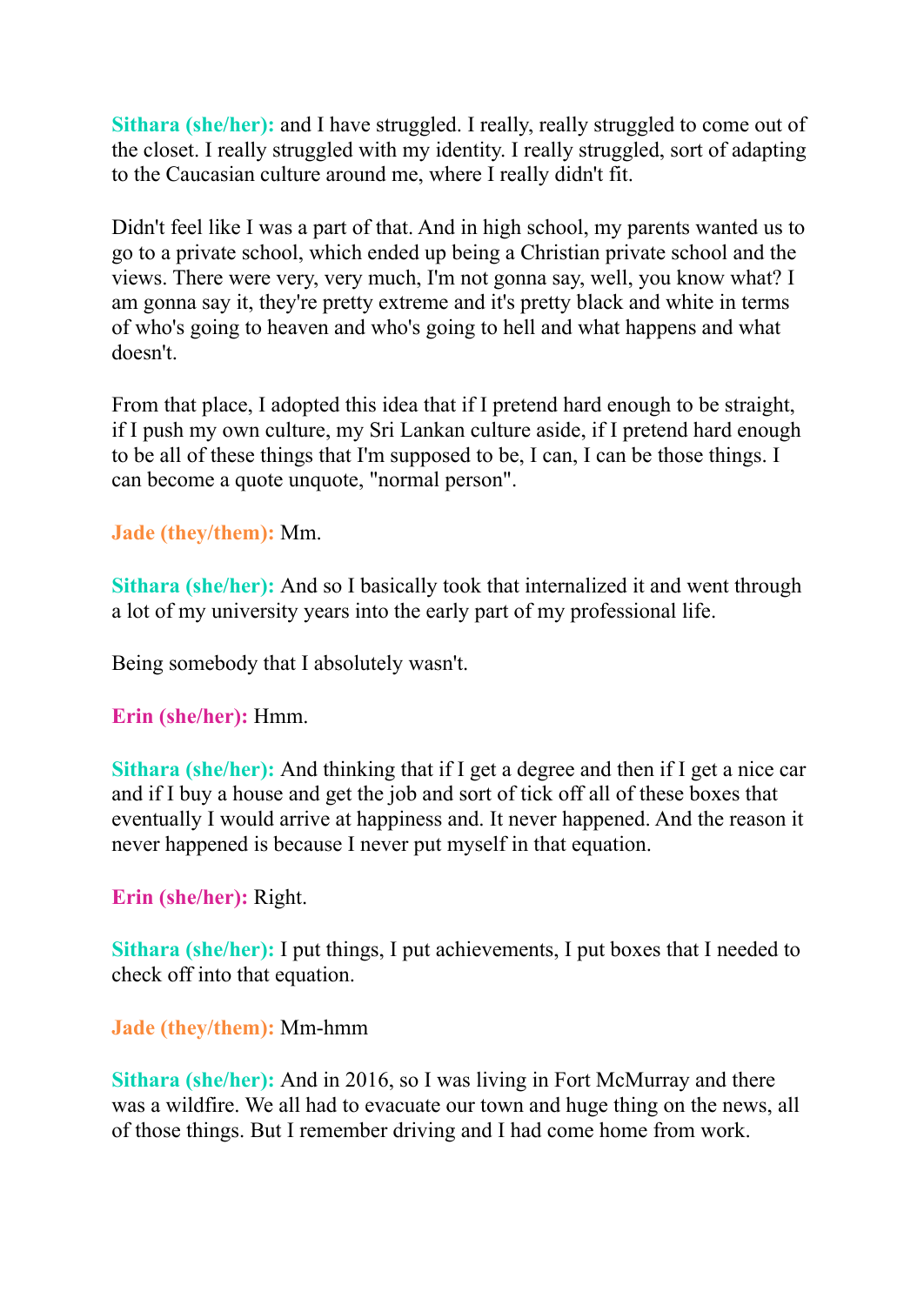Grabbed my dog and my cat, and a few things from my home and headed, uh, south to Edmonton and like 80,000 people were evacuating. So it took 12 hours. And during that drive, I thought my house had burned down. It didn't burn down, but I thought it had burned down and all of the pieces that I had worked for.

All of the stuff that I had accumulated was gone or I thought was gone. And I just couldn't take that. And this very carefully crafted sort of fake world of happiness and things and being somebody that I'm not was essentially ripped out. And in that moment, I realized how profoundly lonely I was and how difficult I had made things for myself by not being the person that I am.

### **Jade (they/them):** Ah,

**Sithara (she/her):** and what followed. That was essentially a whole bunch of months of just really, really trying to. And, um, and I think this is probably one of the one, one of the things is that I wish I would've reached out for help earlier. But when I went back to Fort McMurray, after the fire, I really doubled down.

I said, you know what? If I try hard enough, if I lie enough, if I pretend enough, I like this is a me problem. I can fix this. I, I can put all of the effort in. And then what followed was post traumatic stress disorder, depression, anxiety. and eventually it culminated in, um, some suicidal ideation.

### **Jade (they/them):** Mm.

**Sithara (she/her):** And you know, it is one of those moments where, and I think this is probably one of the most in things about mental illness is that it is not one big event.

### **Jade (they/them):** No,

**Sithara (she/her):** it is a series of these small little pieces that just stack up over time and undoing the damage that I had done to myself. I will say a monumental task, but it's not that I, all of a sudden said, you know what? I'm gonna come out of the closet and everything's going to be fine.

### **Erin (she/her):** Right.

**Sithara (she/her):** That's not how it worked, but it is recognizing that I did not want to be lonely anymore.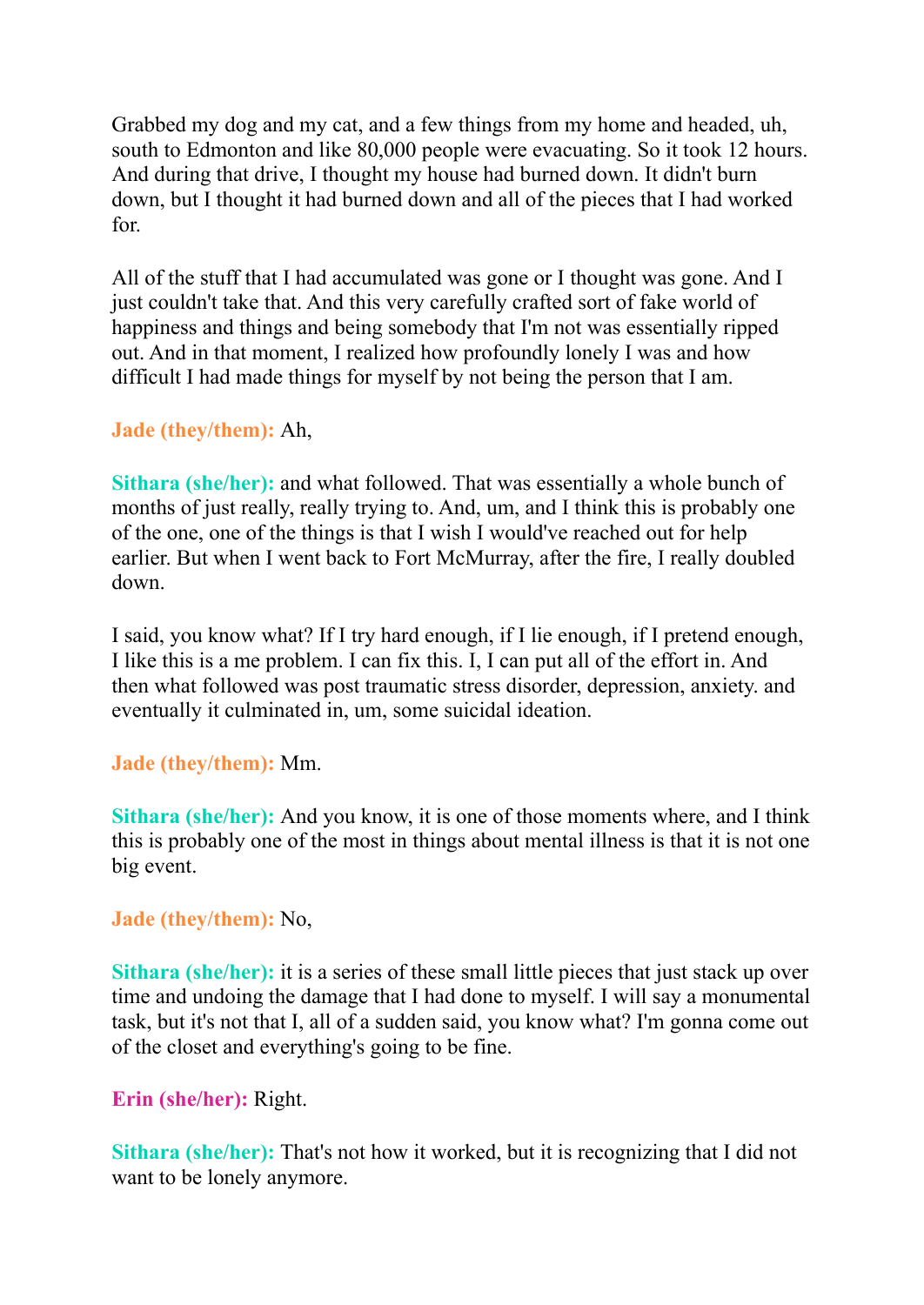**Jade (they/them):** I hear that.

**Sithara (she/her):** And the way I got into this work was essentially recognizing that my story is not unique in any way, shape or form that depression and anxiety and posttraumatic stress disorder in the queer community is a huge problem. And that these are things that kill people.

Depression kills people. Right?

**Erin (she/her):** Right.

**Sithara (she/her):** You get to a point where you are no longer yourself and you are no longer thinking about all of the things that could be, and you're stuck in all of the stuff that's not working. And so part of getting into this work was one, recognizing that I was profoundly unhappy at my current role to recognizing that one of the things I like doing is teaching people and talking and writing.

And I'm comfortable discussing these things, right?

**Jade (they/them):** Yeah.

**Sithara (she/her):** And so part of the reason I got in, into this work is because I think more people need to hear about this. And I think when people recognize that if you don't look like the majority, if you are feeling like you're on the outside, If you are part of a marginalized group, if you exist on the fringes, you have to recognize that in a lot of ways, society was not built for people who don't fit a certain mold and Canadian society in the nineties was really white centered.

**Erin (she/her):** Totally

**Sithara (she/her):** Even looking at things like pop culture - like the TV show "Friends" is problematic in so many, many ways,

**Jade (they/them):** so many,

**Sithara** (she/her): But was something that, that, that people just really, really clung onto and thought this is the pinnacle of television. And so people need examples.

**Erin (she/her):** Exactly.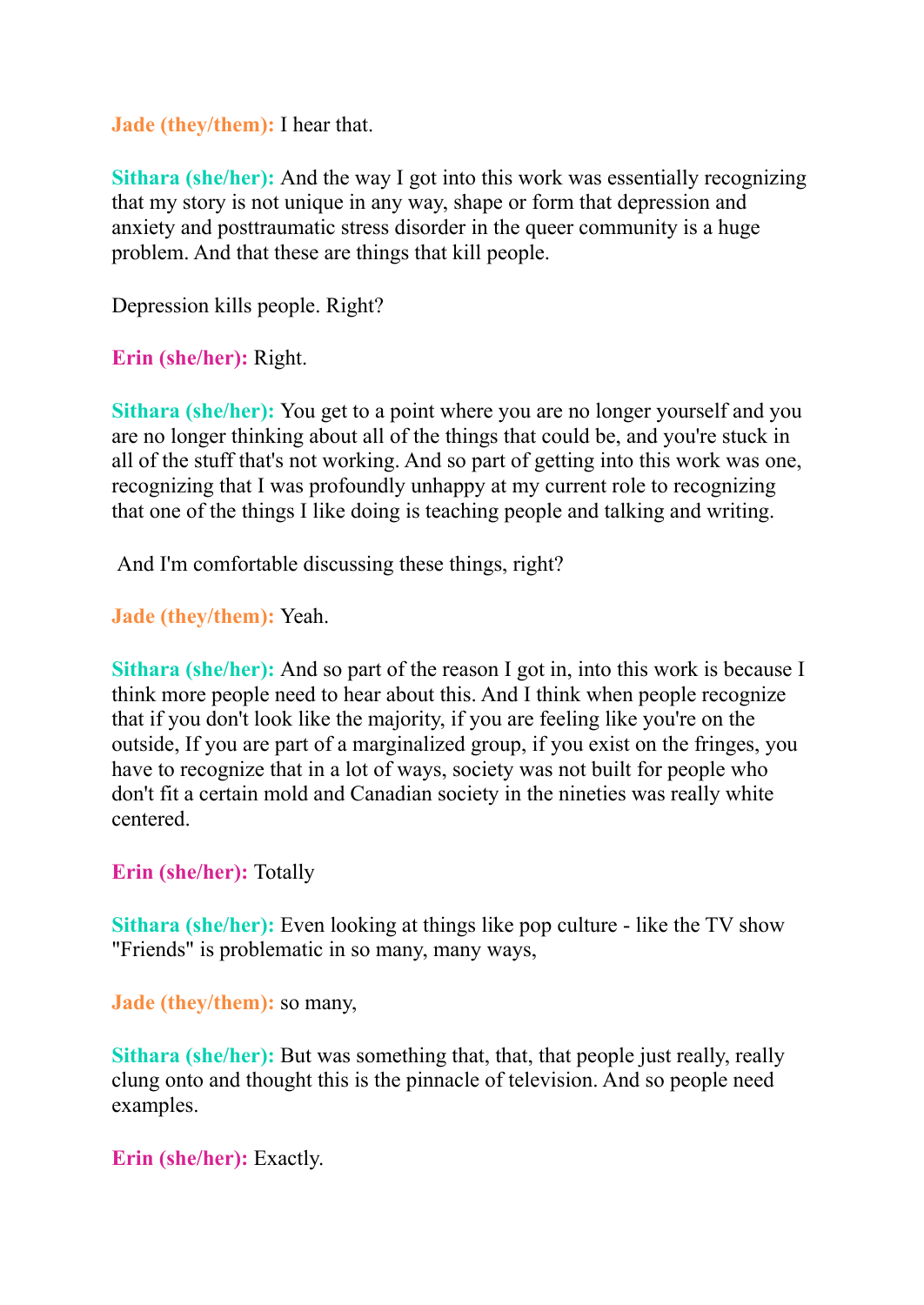**Sithara (she/her):** People need examples of people who can come out and say, look, a world is not perfect.

However, it's not horrible and you're not alone. And this work makes me feel like I belong because I know. That I'm no longer lonely.

**Jade (they/them):** I hear that.

**Sithara (she/her):** And it's not about having a spouse or finding a spouse or getting a wife or coming out of the closet. It's about being okay with who I am and being happy with who I am and not trying to impress other people or even look for happiness outside of myself.

It's understanding that I build my own sort of happiness within myself, and I can make decisions around that. And I'm incredibly proud of the work that I've done since essentially early 2017, with both in my mental health and my personal life and my professional life to really put myself in the center.

Of my life and my true self, not affect of who I think I should be not fulfilling somebody else's expectations, but asking myself what are the things that make me happy and how do I do.

**Jade (they/them):** You know, there's so much power in what you just shared. And as somebody also, who has lived with PTSD, suicidal ideation, anxiety, depression, I can resonate in certain ways and empathize in others.

And sometimes people don't realize that. Sometimes the reason we get into this work is almost a matter of survival for ourselves, for seeing ourselves, for being seen by others, that we wish to see us and truly see us. And I think this will resonate a lot with some of our listeners, especially seeing, as I find at Pride at Work Canada events, we'll wind up with quite a number of people who come.

Are not out where sometimes this is the only space that they're able to engage with, who they are. And it is that role modeling. It's that connection. It's that vulnerability that makes people feel not alone. So I wanna pass it over to Erin.

**Erin (she/her):** Yeah. Thanks Jade. You know, I wanna take a moment to sort of recognize some of what you've just said, Sithara, because it's not until you were truly finding yourself that you're able to really thrive. And I do think not everyone necessarily gets there and it's not. So thank you for sharing your journey.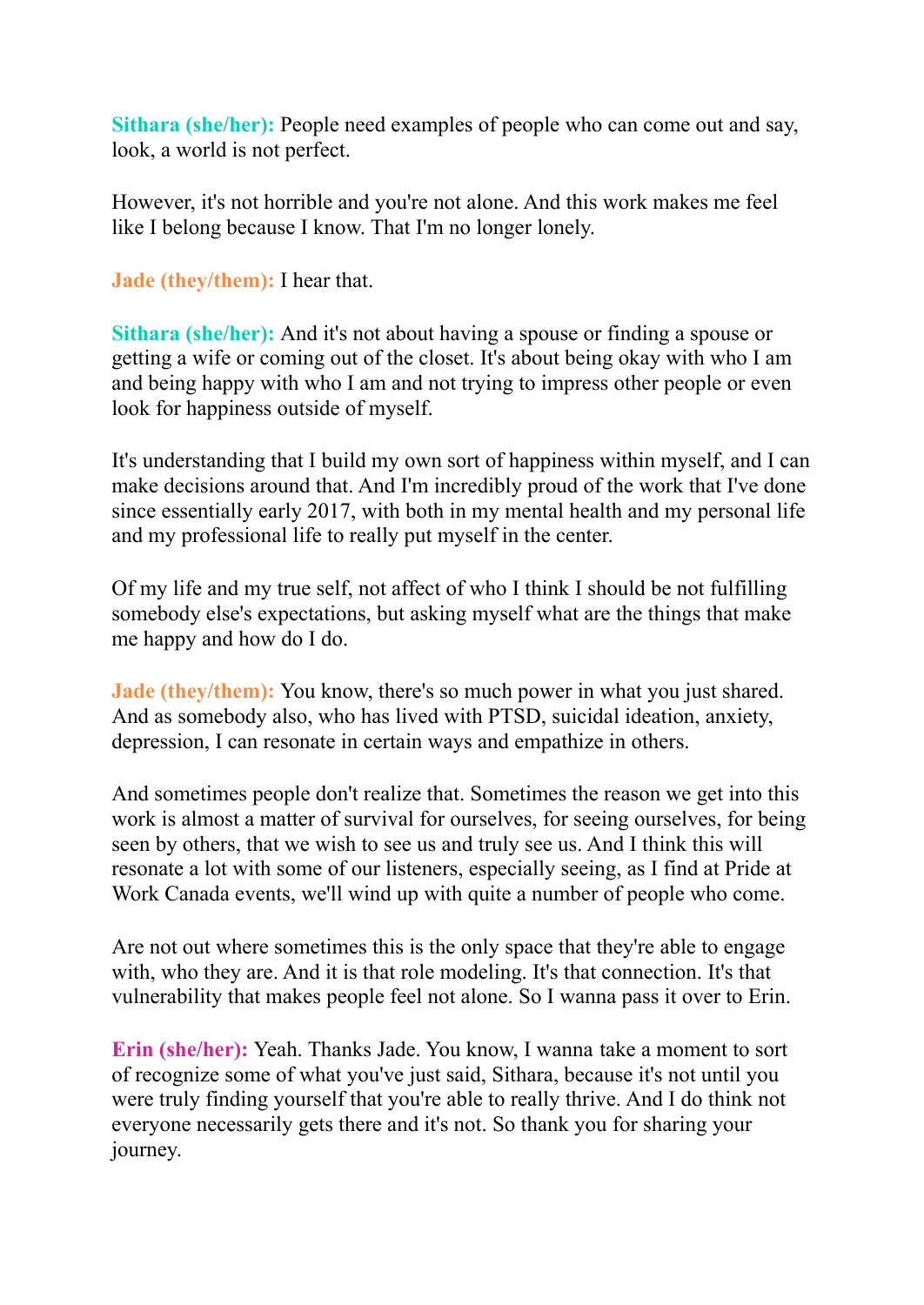**Sithara (she/her):** Oh, thanks guys.

**Erin (she/her):** As you do this work around equity, diversity and inclusion. What have been some of the barriers for you?

**Sithara (she/her):** So the barriers I see is that we don't recognize the impact of our fundamental worldviews on the world, around us.

**Erin (she/her):** Hmm.

**Sithara (she/her):** And I had the privilege of working and living in Fort Chipewyan, which is an Indigenous community. And that experience changed my life. I remember talking to one of the Elders and she told me the story of Sky Woman, which is the origin story of Turtle Island, which is where we currently reside.

**Erin (she/her):** Hi, it's Erin. And I'm recording this after the fact before Satara shares this Chipewyan version of the story of the Sky Woman. We'd like to disclose that we confirmed with Sithara, that she shares the story with the consent of Alice Rigney, Elder with the The Athabasca Chipewyan First Nation. This story was conveyed to Sithara with the obligation of sharing and respecting this knowledge, as it applies to Sithara's journey.

This story is one of many different origin stories held by Indigenous peoples here on Turtle I sland. We encourage you to listen and learn from Indigenous Elders in the territory you are on.

**Sithara (she/her):** And so Sky Woman falls from sky world and she comes down and the geese cushion her fall. The turtle allows her to sit on her back the animals around her, bring a whole bunch of things to support her and assist. And then there's the Christian origin story of Adam and Eve where a mistake gets made and they get pushed out of paradise into this world to do what they need to do and live their lives.

And the reality is even if you're religious or not religious, we are affected by these fundamental world views. One sees this place as a place of belonging as a place of abundance as a place where the world is going to provide, and you have a responsibility to it. The other sees this place as a waiting room to paradise, where there are dangers, there are things that can happen.

This is not a safe place. And so when we have discussions about things like using pronouns in people's work signatures, or adding an extra box to forms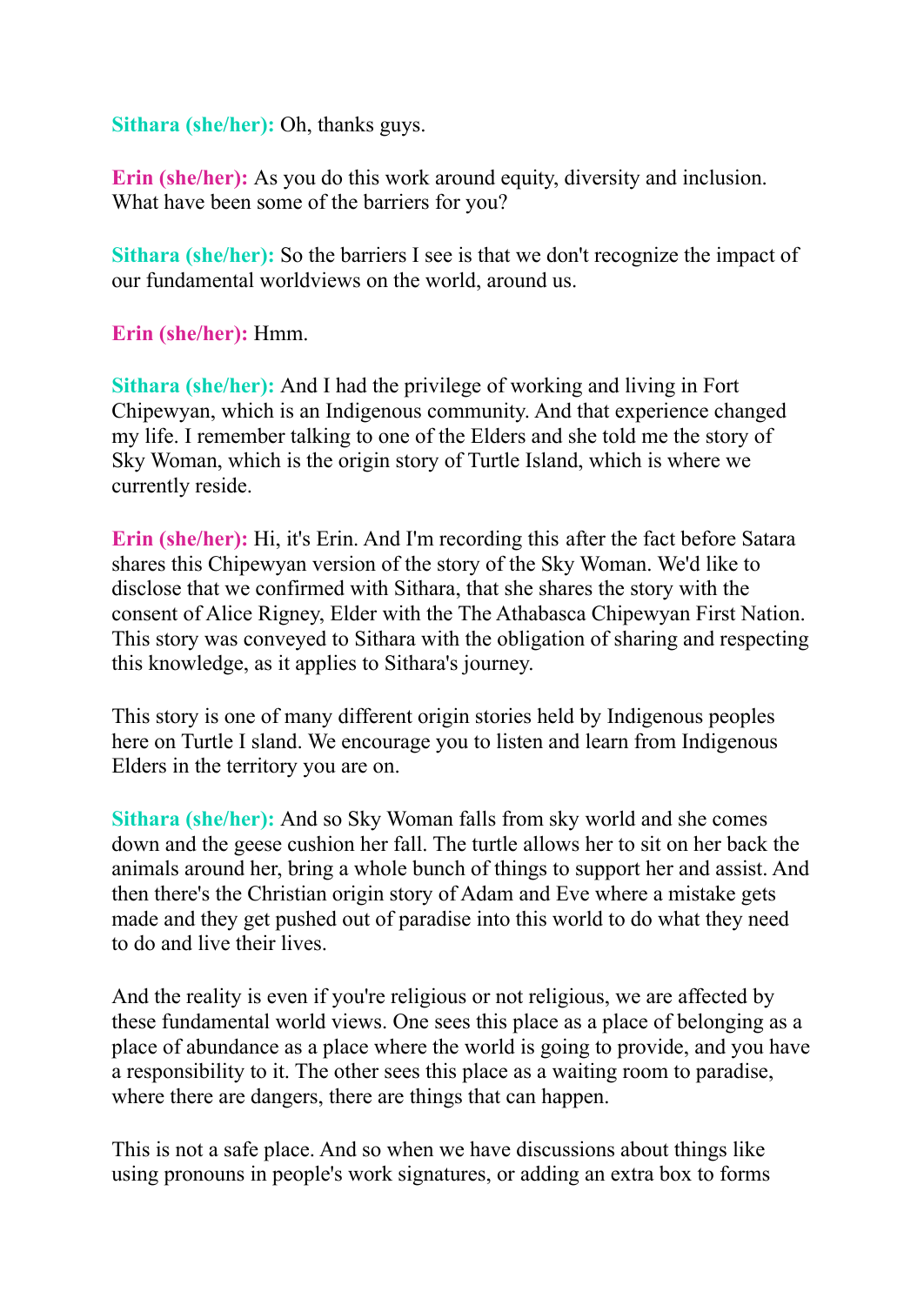where someone can identify whatever their identity is, or just removing that question, altogether. You see, people get really upset about that because they feel either entitled to having a world that's less confusing or being part of something that belonged to them and is now getting taken away.

### **Erin (she/her):** Oh yeah.

**Sithara (she/her):** And so if you look around and say, you know what, none of this actually belongs to me. I am a part of this and I have a responsibility towards it. All of a sudden, somebody using pronouns, somebody deciding that they are going to create their own identity. Isn't threatening. It's an evolution of the abundance that exists around us.

### **Erin (she/her):** Absolutely.

**Sithara (she/her):** And, when you come to engaging employers, what has worked well for me and dealing with the barriers is you have to recognize, we don't need to continue to drive and drive and drive for external validation, whether that's sales or in my case, numbers of students, what we need to do is make sure that every person in our workplace feels safe and comfortable being themselves.

### **Erin (she/her):** Absolutely.

**Sithara (she/her):** Our vision, mission goals, whatever you want to talk about, however you wanna put that comes from a place of abundance and comes from a place where as a employer you are looking at, this is the work we can do. Right?

### **Erin (she/her):** Right.

**Sithara (she/her):** And the amazing thing about this is that when you let go of trying to be the best in a single metric and start to pay attention to yourself and the things you want, the results follow.

**Erin (she/her):** Wow, you are articulating for me something that I've been personally thinking a lot about why aren't we all going back to this way of being, and having that mindset of abundance and that everything we have is here. And the other piece that I think is gonna be so relevant for our audience is how we can get lost in the very strict ways that we think about business.

### **Jade (they/them):** Definitely.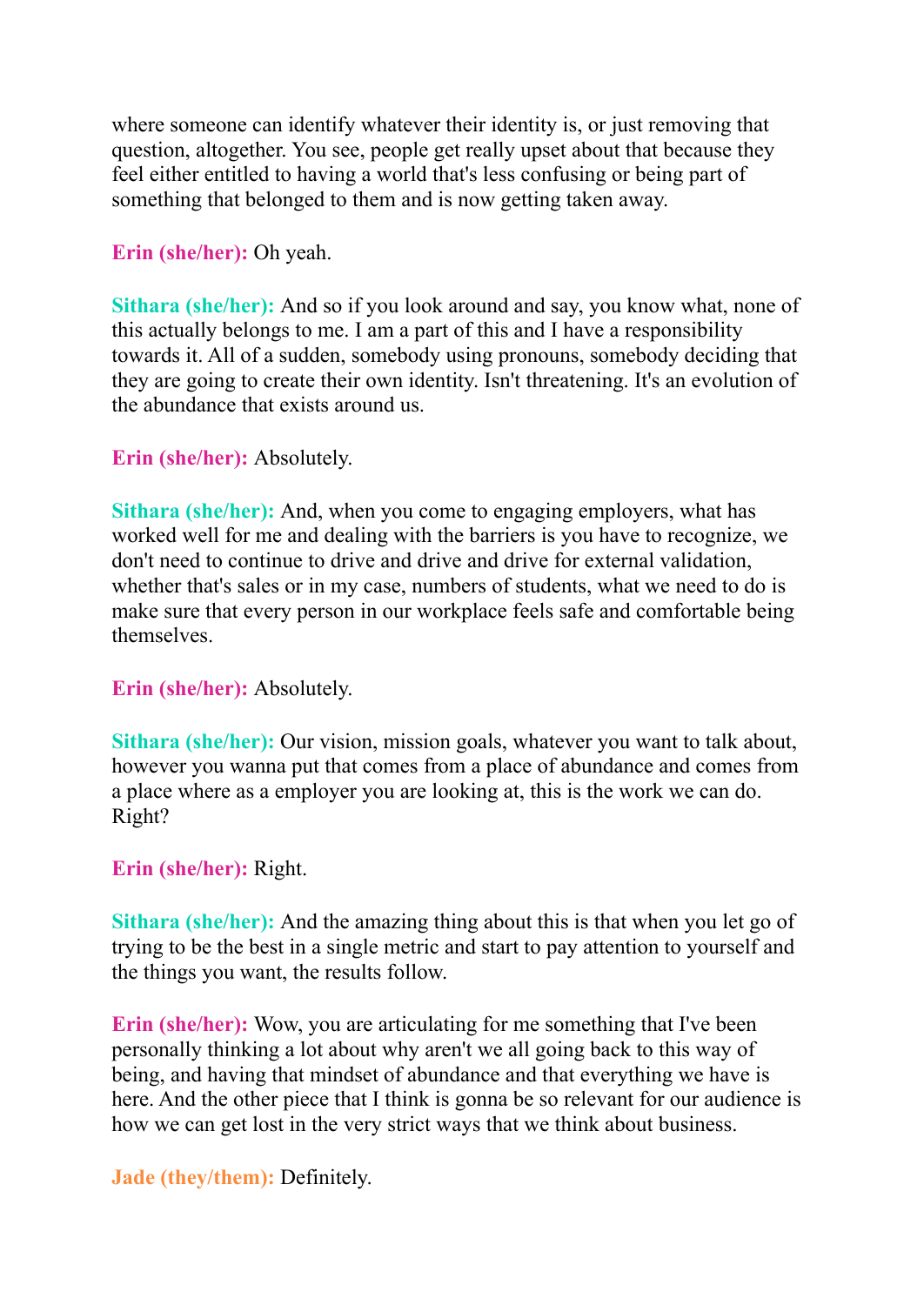**Erin (she/her):** And if we can wrap our heads around this idea, Of belonging and maybe it doesn't have to be a quantitative number every single time, but it can actually be a qualitative one,

**Jade (they/them):** definitely that

**Erin (she/her):** like when we feel as human beings and someone can share that story of belonging when they come to work and say that every part of me matters, it's not the part of me that shows up from eight to five that does all the work and meets all the metrics.

Then I think we've actually unlocked a better world.

**Sithara (she/her):** Absolutely.

**Jade (they/them):** Yeah. I also wanna echo Erin's comments about the importance of going back to that abundance mentality. And I want to talk more about what that could look like, you know, how could that impact the work that we do? How are we gonna get there?

And do you have any thoughts

on that?

**Sithara (she/her):** Oh, absolutely. Absolutely. I see the future being more inclusive. And when I say more inclusive, what I mean is that every part of my life is a reflection of the world around me is a reflection of the diversity around me. And so it's not this thing where there are equity and diversity and inclusion statements, and maybe that's where people start, but that's not end.

It is a continuous improvement of understanding what the world is asking of us. And the world is asking for us to listen.

# **Erin (she/her):** Yes.

**Sithara (she/her):** To listen to the people around. To listen to the environment around us and all of the stuff that comes with that. Now these are all very sort of ephemeral ideas in terms of a more concrete example.

So I work at a community college and it is really interesting to see where education has gone from the time that I was in university to. It used to be like, I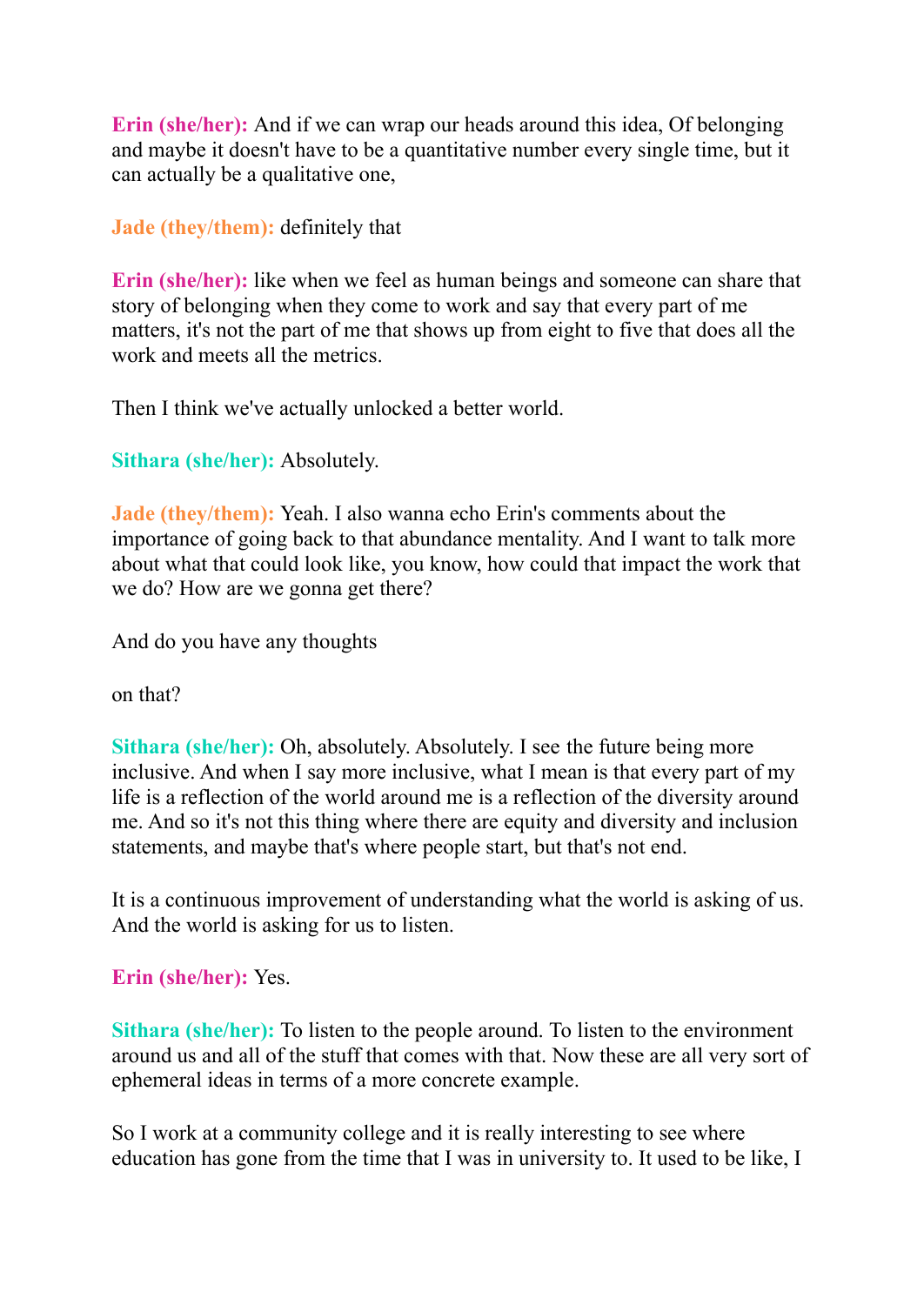remember going and memorizing Latin names of trees and trying to cram all this stuff into your brain and then regurgitating that onto a sheet of paper.

Now, the information is available all the time and the critical skills students need. The critical skills. All of us need is the ability to disseminate good information from bad. And to take that large amount of information and deliver it in a way that makes sense to people.

**Jade (they/them):** We are

definitely in this place where it's about deciding where the good information is.

And it's definitely a bigger challenge than usual. I mean, we've seen how that has. Done a lot of harm in terms of vaccination, in terms of disinformation and intentional misinformation is a real serious issue. And I wanna give a shout out to another podcast being Science Vs, they actually made the decision lately to focus on doing disinformation and misinformation and uncovering that.

So I love that you bring that up because I think for us to reach. True future. We also need to be able to access good information and that good information is stuff that has to be connected to different people. Cause I feel like we're getting more disconnected in some ways as we become more connected in others.

**Sithara (she/her):** Absolutely. And I think one of the things is that we also get more disconnected from ourselves.

**Jade (they/them):** Definitely.

**Sithara (she/her):** There is a ton of information out there that tells people. You need to look a certain way or you need to be a certain way, or you get your Instagram likes or whatever, or your TikTok followers and all of a sudden, that's the thing you want to be, but that's not who you are.

# **Jade (they/them):** Yeah.

**Sithara (she/her):** And so part of this disinformation misinformation is finding that piece inside of yourself that says, you know, something doesn't quite seem right about this and listening to. And as we get more and more disconnected from sort of reality and what is correct, and what's incorrect and that type of stuff, you lose your internal confidence to really critically look at what it is that is out there and what it is that makes you, who you are.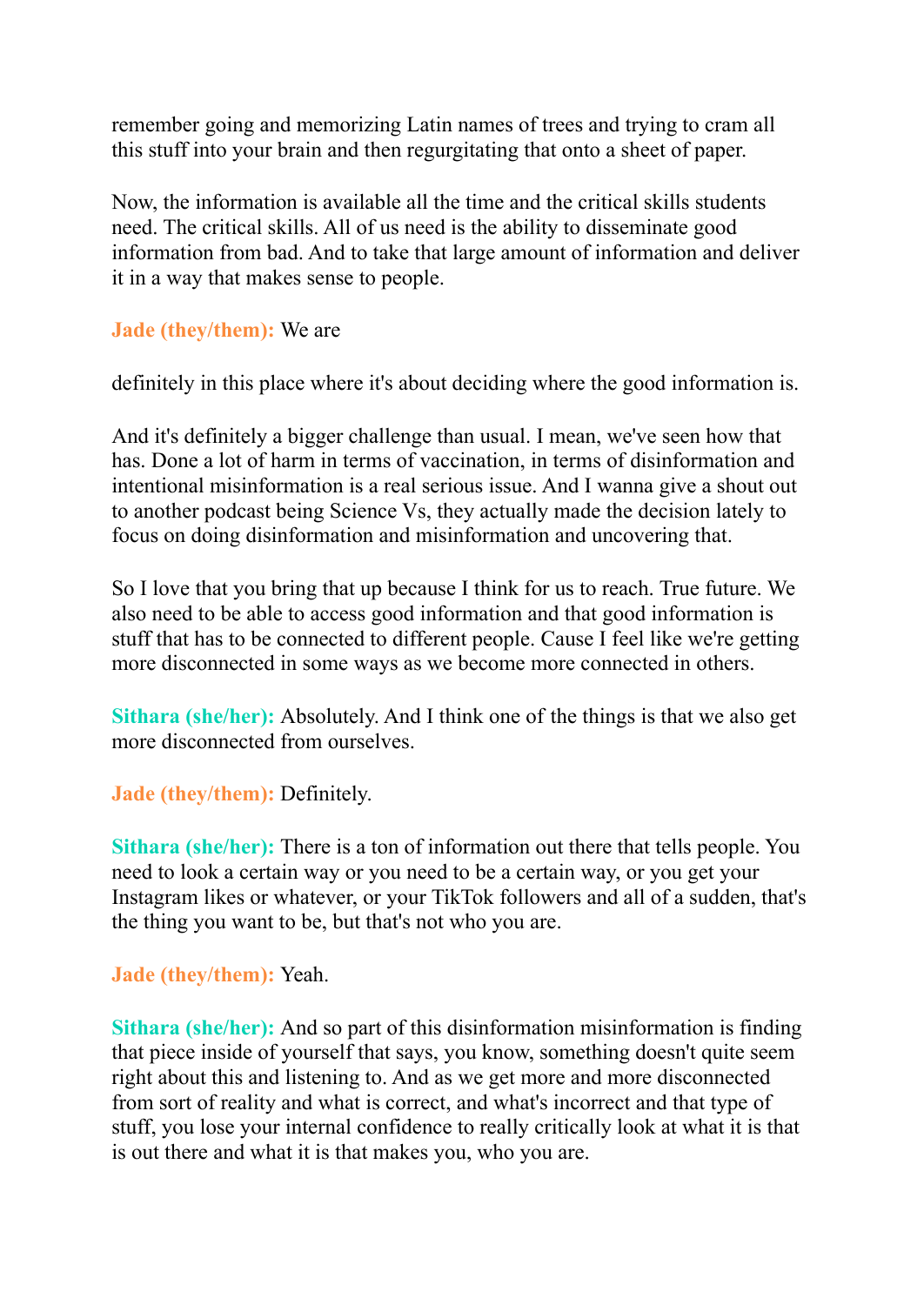So part of working towards a more inclusive world, a more focused world is recognizing where we come from, but also recognizing that you are you right?

**Jade (they/them):** Yeah.

**Sithara (she/her):** And so the world that we're working towards and the future where we see ourselves in our communities is one where people are free to not only make decisions, but also make mistakes.

Significant ways and recover.

**Jade (they/them):** I hear that.

**Sithara (she/her):** Um, coming back to one of the things we mentioned, sort of at the top of the podcast was I used to live in Fort McMurray and I had a really great job. It's a beautiful place, right in the middle of the boreal forest, I was making really great money. And my girlfriend at the time, now my wife had moved up with me and we were sort of starting to build our life there.

But one of the things we recognized is that even though there is a small, very devoted queer community there it's a difficult place to be a queer person, right?

**Jade (they/them):** Mm-hmm

**Sithara (she/her):** and part of doing this work and being out and being somebody who talks about this stuff is making the decision of where can I set myself up for success.

And sometimes that means making really, really difficult decisions. Like I had to foreclose on my home in Fort McMurray to enable ourselves to move to Edmonton. And it was a heartbreaking decision, but it was the right decision and it was an empowering decision to choose to move forward, going in a different direction.

# **Erin (she/her):** I hear that

**Sithara (she/her):** I'm, I'm going to use another Indigenous metaphor for the future state. Sweetgrass. The braid of Sweetgrass is in different Indigenous communities has different significance. Now when somebody braids their hair, you always have three strands. So if you sort of imagine this as there is you.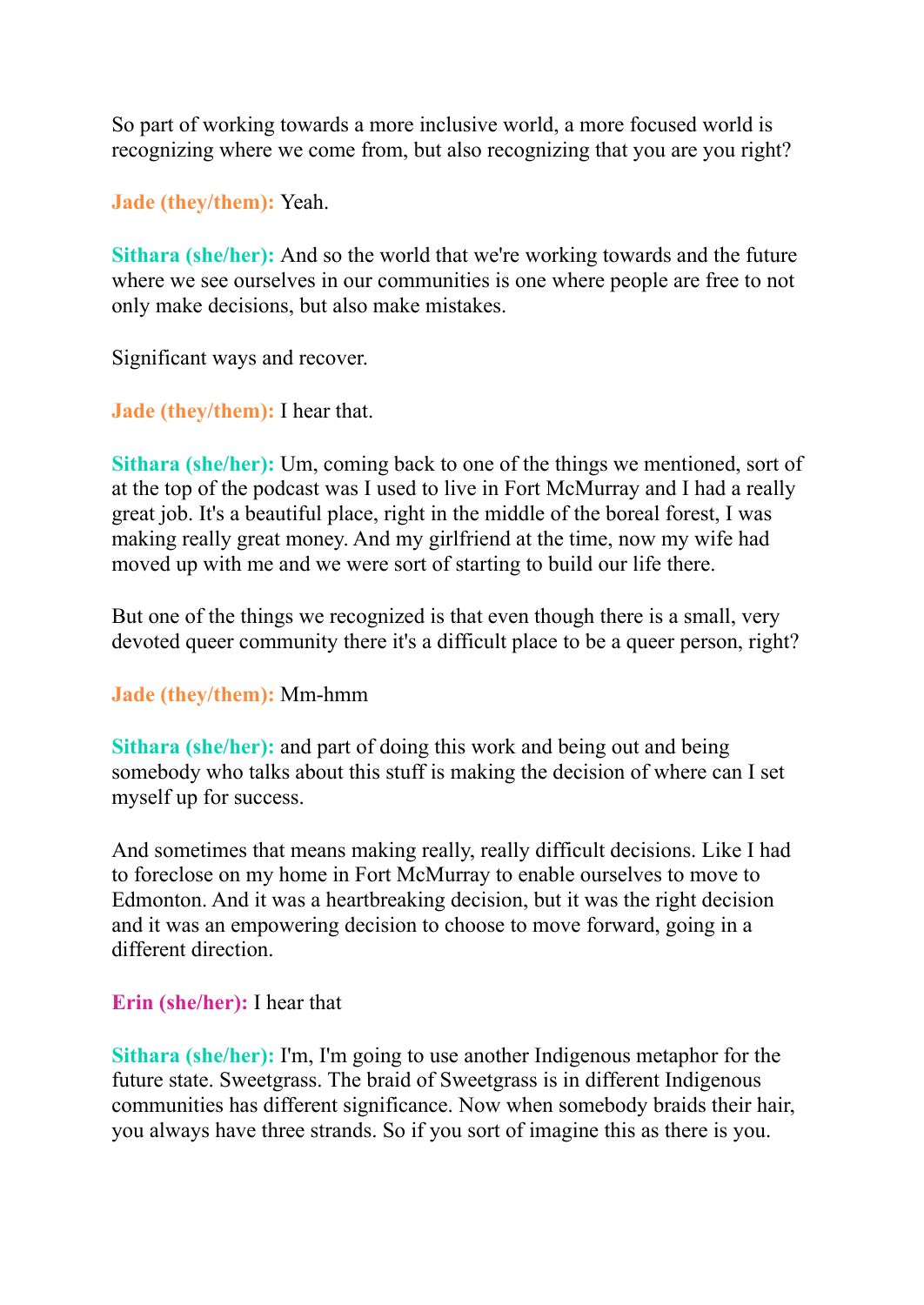There's your community and there's the world around you.

# **Jade (they/them):** Mm-hmm

**Sithara (she/her):** and you are trying to braid that together. Now, a good braid needs three even parts. If one part is larger than the other, it's unbalanced. The other thing is a good braid needs a little bit attention or in my mom's case, a lot of tension. So you do have to pull a bit and it can be uncomfortable and it can be to the point where it hurts a little bit.

But what you're doing is you're building this foundation that once you let go. It stays

## **Erin (she/her):** Uhhuh.

**Sithara (she/her):** And so our future state is to look at our lives and try and understand what are our three or two or whatever, but what are our fundamental building blocks and who we are as people and what we want our world around us to look like, and then recognize that tension has to be there.

### **Jade (they/them):** Mm-hmm

**Sithara (she/her):** Through my mental health journey, I remember reading about different folks who had come out of the closet. And there was a story about a woman in her sixties who was in a male, female marriage. Um, had kids always knew she was a lesbian, just tried like the same path that I was on was checking off the boxes.

Right. Find a husband, get married, do this and do that. And then had a mental breakdown in her sixties. And I remember one of the things she said that really struck me was that the energy doesn't disappear. You either have to do the hard thing at the beginning and come out of the closet or you have to deal with the hard thing at the end or throughout.

### Right.

**Jade (they/them):** Definitely that.

**Sithara (she/her):** And so it's not like that tension all of a sudden you avoid it and it comes back.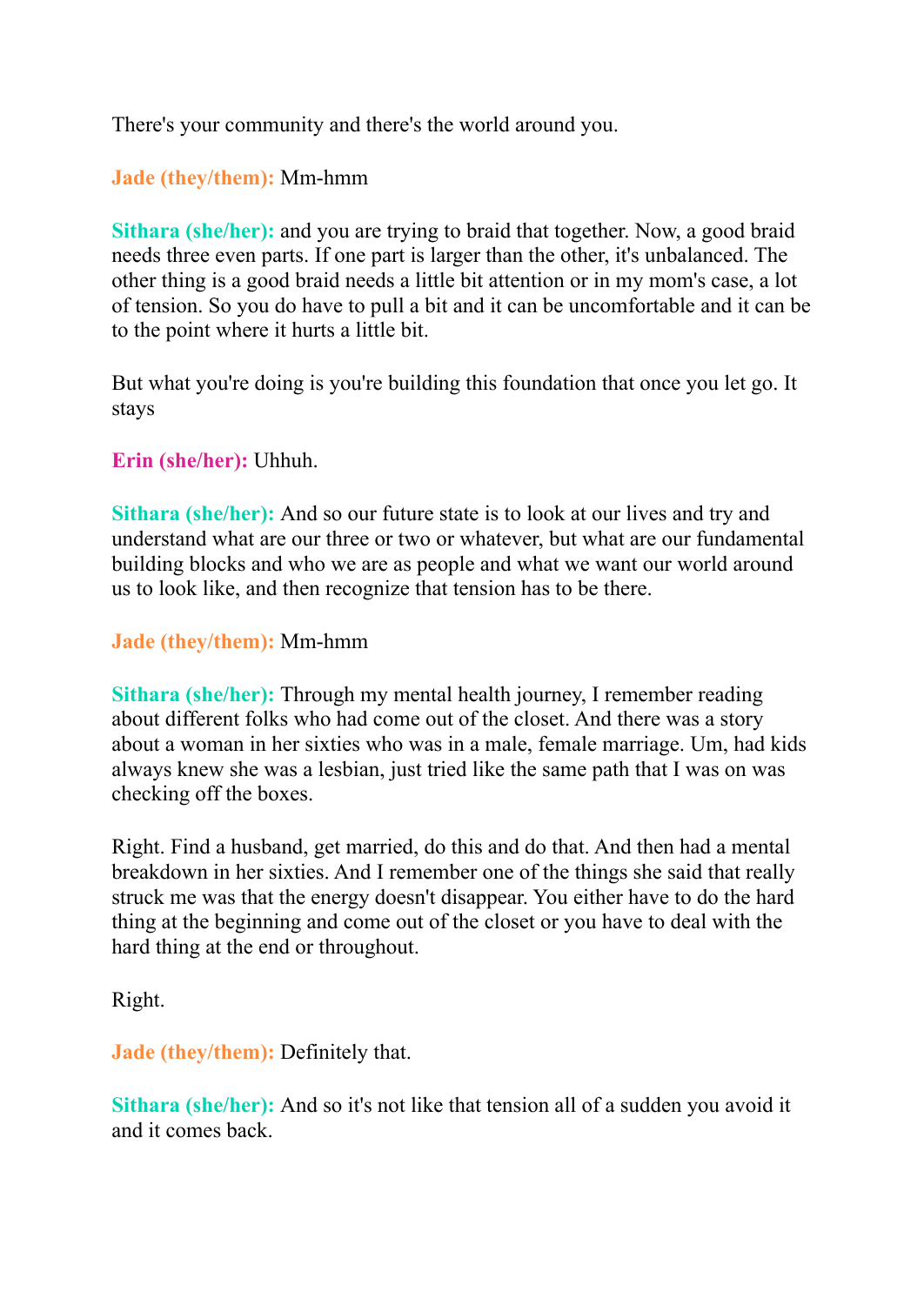## **Jade (they/them):** Right?

**Sithara (she/her):** And so part of that is, as Brené Brown says, putting on your armor and understanding that, you know what, I'm gonna move forward in a way that serves me in a way that serves my community and in a way that serves the world around me.

**Jade** (they/them): Thank you. That was, I feel very, very appropriate in terms of getting to the close for podcast. I want to shout out to the comment that you made in terms of braiding and sweet grass and mention to our listeners that they should check out Towards Braiding by Elwood, Jimmy, Vanessa Andreotti and Sharon Stein who put together a really important book to talk about that concept. And it's available online for free. We'll have the, uh, message in the notes in terms of how to get there. And And so thank you so much. This has been such a great discussion, but before we close, we have the rapid fire question round.

**Sithara (she/her):** Fantastic.

**Jade (they/them):** So are you ready to go?

**Sithara (she/her):** Absolutely. Let's do this. I promise they won't all be Star Trek

related, but

**Jade (they/them):** I'm disappointed then

**Erin (she/her):** Listen, you gotta be authentic to yourself. Yeah, no, I got, so I'm gonna, I'm gonna kick us off. And the first rapid fire question is if you could recommend one book to our listeners,

what would it be?

So, sort of the theme of what I was talking about today, Braiding Sweetgrass by Robin Wall Kimmerer is just this fantastic book about integrating Indigenous culture and Western science together.

I really wish I would've read this earlier in my career, but it's fantastic. And I'm going to cheat and recommend the second book. Which is Becoming by Michelle Obama and where she says as a Black woman, she had to be twice as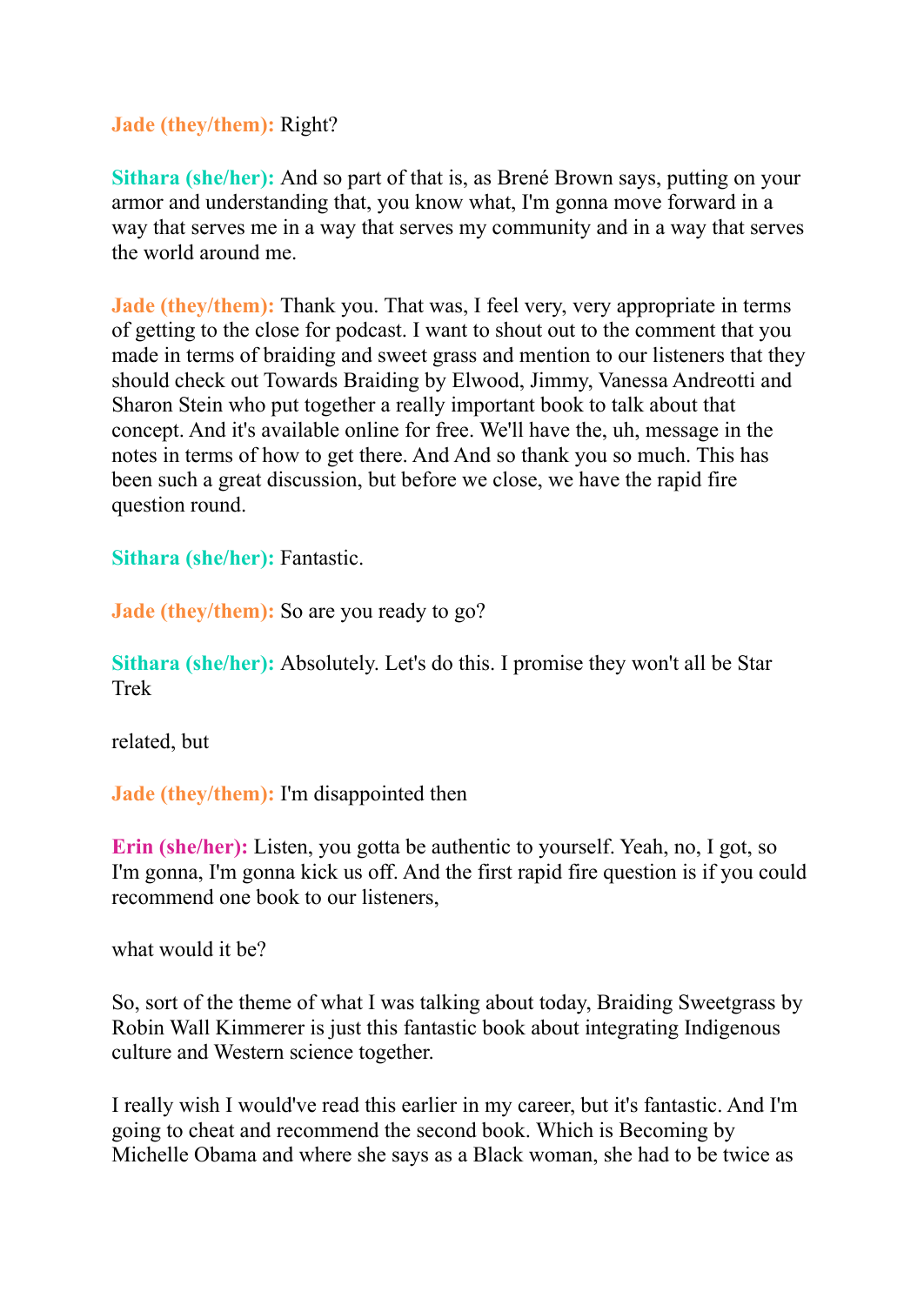good to get half as far. And that statement has really just resonated with me in so many, many ways.

So, yeah, those are my two.

**Jade (they/them):** Our listeners have a couple things more to read. So what brings you joy? No matter what.

**Sithara (she/her):** Oh, my dog, Hank. So , there's something just amazing about having a creature that just like chills in your home and just vibes for whatever reason. I just absolutely love the energy that he brings into our house, but also we go to the dog park and we've met so many people and built this little community around this being and yeah, just fantastic.

Pets are fantastic.

**Erin (she/her):** Pets are fantastic. Okay, here's the next rapid fire. What is your theme song for today?

**Sithara (she/her):** I think it's called Under Pressure, but it's from the movie in Encanto. It's the one Louisa sings and it's amazing. And I watched Encanto with my niece on the weekend and it was a life changing event.

**Erin (she/her):** Encanto is a brilliant movie. I have two kids, so it definitely came high

on my list.

**Jade (they/them):** Yeah, that's a good one. So for our next rapid fire question, other than potentially Bruno, um, who is somebody that inspires you and how they create belonging, but doesn't receive enough credit.

### **Sithara (she/her):** I'm

gonna say my mom, and I'm gonna say that in kind of like a broader sense of all immigrant parents who take that journey.

That is just to me, bananas and drive this huge change in their life. So my parents, my mom,

**Erin (she/her):** my mother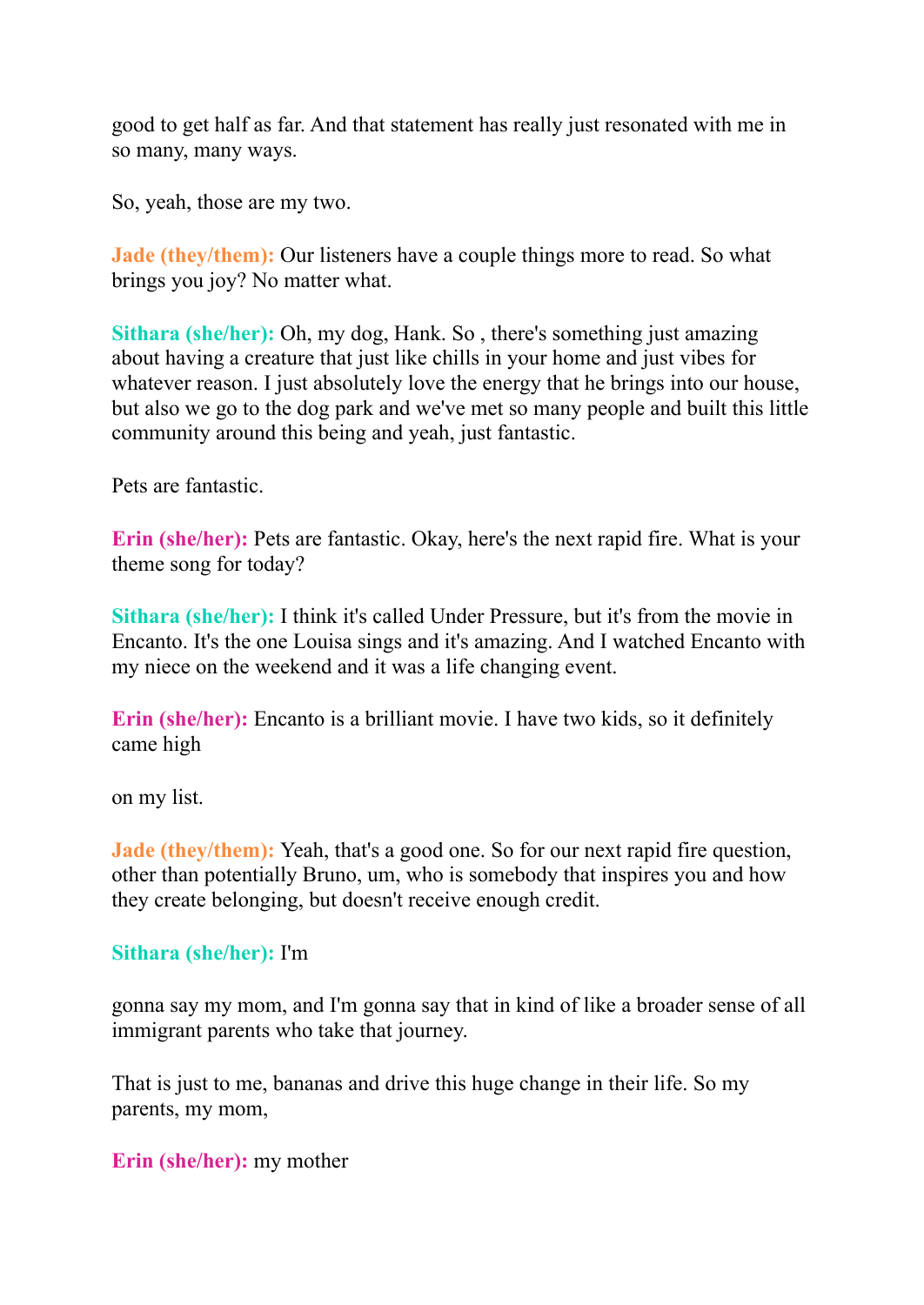immigrated to Canada as well. And it almost seems unimaginable to me, to be honest. To make that decision of that journey and to make a greater place for their children if they choose to have children.

But I think about that as a parent. So last question here, what is one call to action? You'd like from our

listeners,

**Sithara (she/her):** Don't be afraid to be ridiculous. There's far too much pressure to do things in a certain way. So just go out and do something ridiculous. Be ridiculous. Feel ridiculous.

**Jade (they/them):** Absolutely love that answer.

My first work was dressing up as a fairy. Amazing. I teaching children art workshops, and I looked ridiculous. I really did, please. No one look up those photos though, but I, I feel you podcast. Yeah. So I, I, I love that call to action. I hope we get some comments in terms of the ridiculous things that people do.

And so I'm so grateful for this conversation and I didn't expect us to turn into a bit of a Star Trek podcast, but I'm here for it and need more

of that.

**Sithara (she/her):** Absolutely . Thank you so, so much for having me today, I am always up for a conversation with you folks. So really appreciate this.

# **Erin (she/her):** Thank

**Sithara** (she/her): It was such a great conversation. It was, it was, you know, the, thought that kept going through my mind is if we think from an abundance mentality instead of a deficit mentality, including in the workplace, the amount of difference that would make, really struck home for me.

**Erin (she/her):** Yeah, I totally resonate with that abundance mentality

**Jade** (they/them): I think this ties really well into Star Trek. I know I'm being a bit of a nerd, but anybody who enjoys. Hi. Um, and, and really cuz like within Star Trek, it is in many ways this abundance mentality, energy has been figured out and therefore nobody has in access to food, to water, to housing to survival.